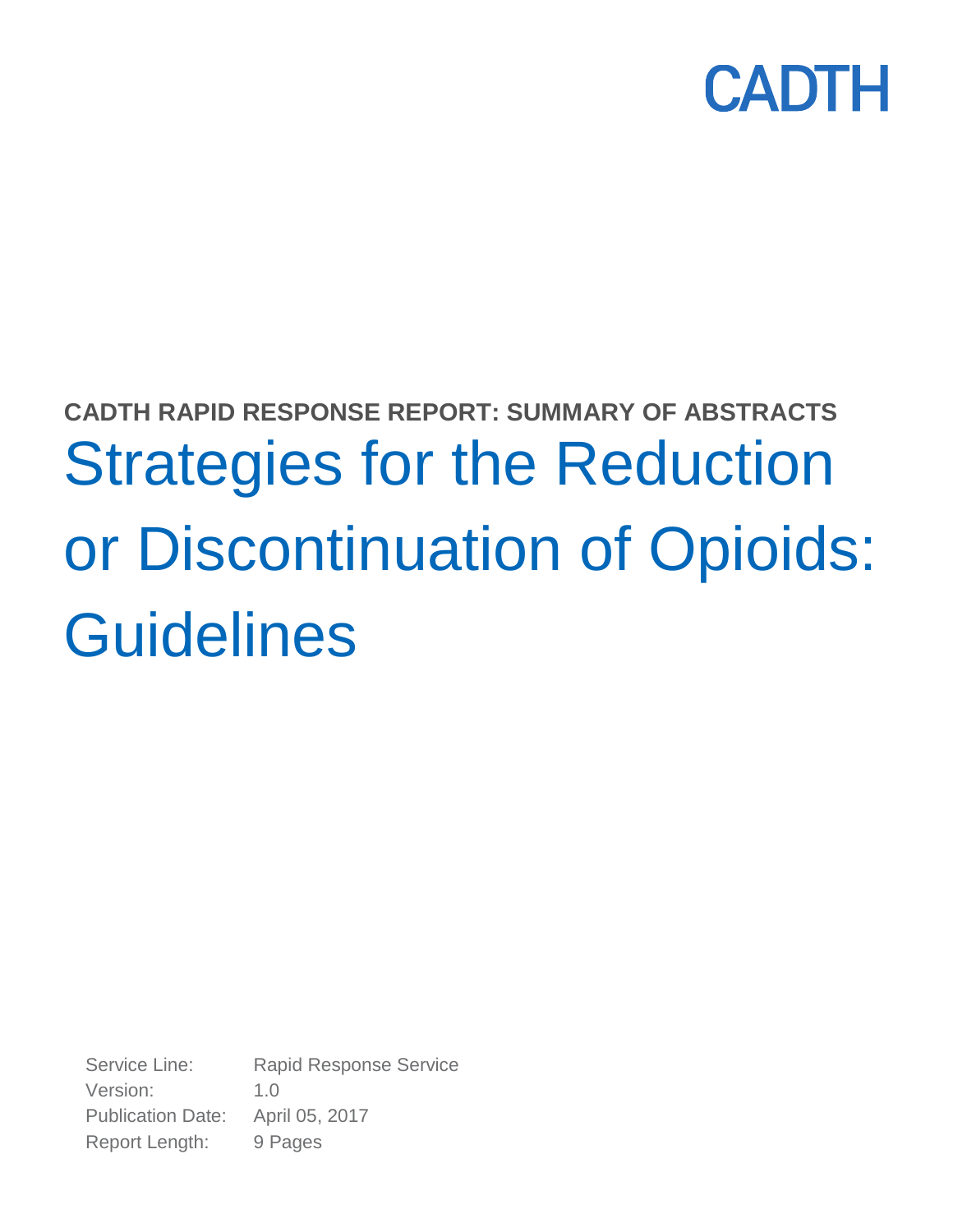### **CADTI**

#### **Authors:** Charlotte Wells, Caitlyn Ford

**Cite As:** Strategies for the reduction or discontinuation of opioids: guidelines. Ottawa: CADTH; 2017 Apr. (CADTH rapid response report: summary of abstracts).

#### **Acknowledgments:**

**Disclaimer:** The information in this document is intended to help Canadian health care decision-makers, health care professionals, health systems leaders, and policy-makers make well-informed decisions and thereby improve the quality of health care services. While patients and others may access this document, the document is made available for informational purposes only and no representations or warranties are made with respect to its fitness for any particular purpose. The information in this document should not be used as a substitute for professional medical advice or as a substitute for the application of clinical judgment in respect of the care of a particular patient or other professional judgment in any decision-making process. The Canadian Agency for Drugs and Technologies in Health (CADTH) does not endorse any information, drugs, therapies, treatments, products, processes, or services.

While care has been taken to ensure that the information prepared by CADTH in this document is accurate, complete, and up-to-date as at the applicable date the material was first published by CADTH, CADTH does not make any guarantees to that effect. CADTH does not guarantee and is not responsible for the quality, currency, propriety, accuracy, or reasonableness of any statements, information, or conclusions contained in any third-party materials used in preparing this document. The views and opinions of third parties published in this document do not necessarily state or reflect those of CADTH.

CADTH is not responsible for any errors, omissions, injury, loss, or damage arising from or relating to the use (or misuse) of any information, statements, or conclusions contained in or implied by the contents of this document or any of the source materials.

This document may contain links to third-party websites. CADTH does not have control over the content of such sites. Use of third-party sites is governed by the third-party website owners' own terms and conditions set out for such sites. CADTH does not make any guarantee with respect to any information contained on such third-party sites and CADTH is not responsible for any injury, loss, or damage suffered as a result of using such third-party sites. CADTH has no responsibility for the collection, use, and disclosure of personal information by third-party sites.

Subject to the aforementioned limitations, the views expressed herein are those of CADTH and do not necessarily represent the views of Canada's federal, provincial, or territorial governments or any third party supplier of information.

This document is prepared and intended for use in the context of the Canadian health care system. The use of this document outside of Canada is done so at the user's own risk.

This disclaimer and any questions or matters of any nature arising from or relating to the content or use (or misuse) of this document will be governed by and interpreted in accordance with the laws of the Province of Ontario and the laws of Canada applicable therein, and all proceedings shall be subject to the exclusive jurisdiction of the courts of the Province of Ontario, Canada.

The copyright and other intellectual property rights in this document are owned by CADTH and its licensors. These rights are protected by the Canadian *Copyright Act* and other national and international laws and agreements. Users are permitted to make copies of this document for non-commercial purposes only, provided it is not modified when reproduced and appropriate credit is given to CADTH and its licensors.

**About CADTH:** CADTH is an independent, not-for-profit organization responsible for providing Canada's health care decision-makers with objective evidence to help make informed decisions about the optimal use of drugs, medical devices, diagnostics, and procedures in our health care system.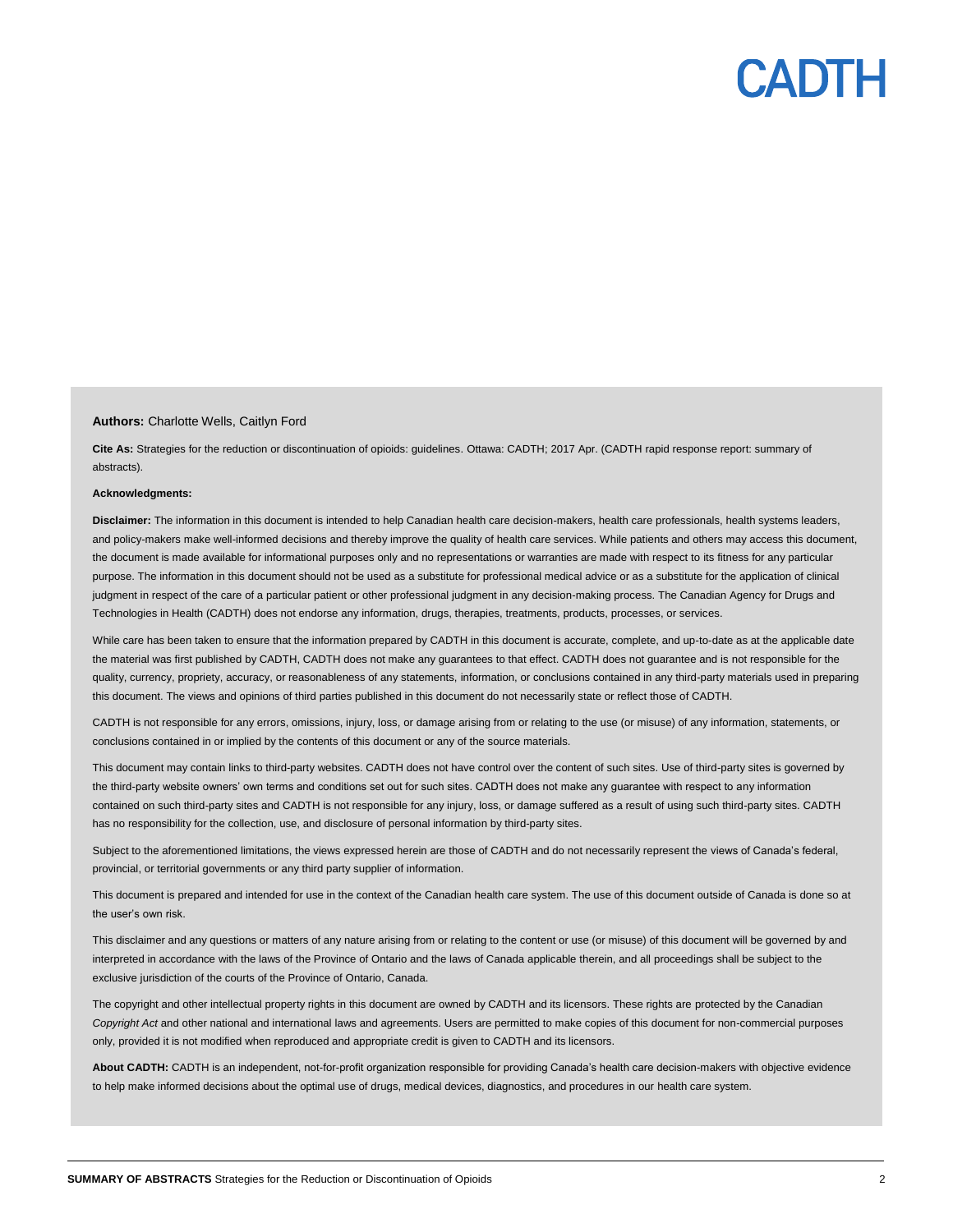

### **Research Questions**

- 1. What are the evidence-based guidelines regarding tapering strategies for the reduction or discontinuation of opioids?
- 2. What are the evidence-based guidelines regarding switching or crossover strategies for the reduction or discontinuation of opioids?

### **Key Findings**

Six evidence-based guidelines were identified regarding tapering, rotating, switching, or crossover strategies for the reduction or discontinuation of opioids.

### **Methods**

A limited literature search was conducted on key resources including PubMed, Ovid Medline, The Cochrane Library, University of York Centre for Reviews and Dissemination (CRD) databases, Canadian and major international health technology agencies, as well as a focused Internet search. Methodological filters were applied to limit retrieval health technology assessments, systematic reviews, meta-analyses, and guidelines. Where possible, retrieval was limited to the human population. The search was also limited to English language documents published between January 1, 2012 and March 23, 2017. Internet links were provided, where available.

### **Selection Criteria**

One reviewer screened citations and selected studies based on the inclusion criteria presented in Table 1.

| <b>Population</b>    | Patients with chronic, non-cancer pain                                                      |
|----------------------|---------------------------------------------------------------------------------------------|
| <b>Intervention</b>  | Methods to taper/rotate/switch/crossover opioids                                            |
| <b>Comparator</b>    | Q1-2: No comparator                                                                         |
| <b>Outcomes</b>      | Q1-2: Guidelines                                                                            |
| <b>Study Designs</b> | Health technology assessments, systematic reviews, meta-analyses, evidence-based guidelines |

### **Table 1: Selection Criteria**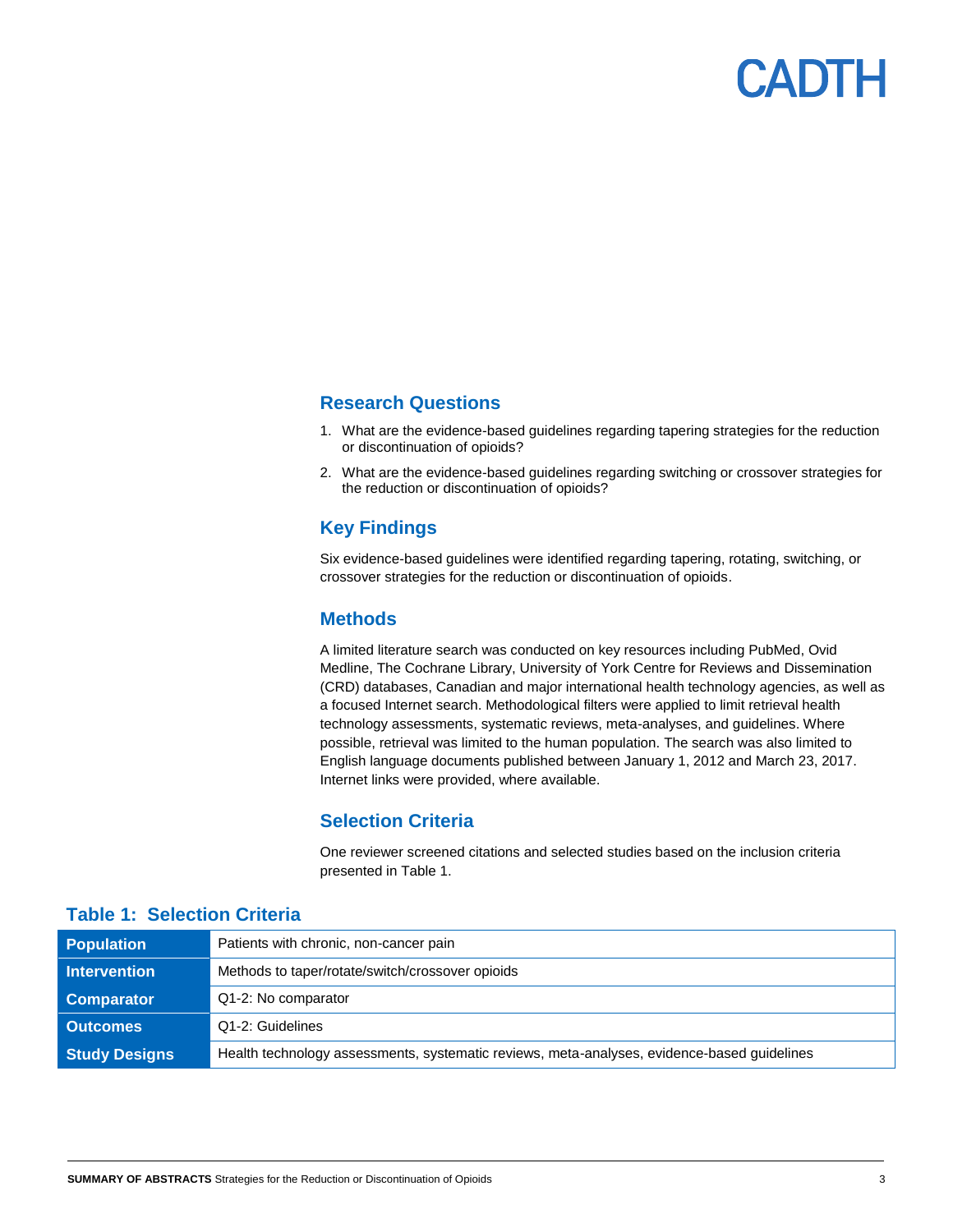## PADTH

### **Results**

Rapid Response reports are organized so that the higher quality evidence is presented first. Normally, health technology assessment reports, systematic reviews, and metaanalyses are presented first; however, in reports where guidelines are primarily sought the aforementioned evidence types are presented in the appendix.

Six evidence-based guidelines were identified regarding tapering, rotating, switching, or crossover strategies for the reduction or discontinuation of opioids.

Additional references of potential interest, along with the health technology assessment reports, systematic reviews, and meta-analyses, are provided in the appendix.

### **Overall Summary of Findings**

Six evidence-based guidelines were identified regarding tapering, rotating, switching, or crossover strategies for the reduction or discontinuation of opioids.<sup>1-6</sup> Three guidelines discuss the treatment and management of opioid use disorders.<sup>1,3,5</sup> It is recommended to treat patients with individualized treatment plans that suit their specific needs. $2,4-5$ 

One set of guidelines from the British Columbia Centre on Substance Use<sup>1</sup> focuses on the clinical management of opioid use disorder and recommends against rapid tapering (over a time period of less than 1 week) for inpatients using methadone or buprenorphine/naloxone. If a patient wishes to avoid long term opioid agonist treatment, supervised, slow (over a time period of more than 1 month) outpatient opioid agonist taper is recommended over a rapid taper.<sup>1</sup> These guidelines also suggest that oral naltrexone can be used as an adjunct therapy after a patient has ceased opioid use.<sup>1</sup>The best clinical judgment should be used when treating individuals with opioid use disorder and opioid agonist tapers should only be used if the patient appears to have a high chance of a successful recovery with no long term agonist treatment.<sup>1</sup>

The second guideline<sup>2</sup> compared the effectiveness of abstinence-only treatment, buprenorphine-naloxone maintenance, and methadone maintenance; reporting a substantial advantage of methadone treatment or buprenorphine-naloxone treatment over abstinence. The authors recommend that individual patient characteristics should be taken into account when deciding on a treatment plan; however, either buprenorphine-naloxone maintenance or methadone maintenance should definitely be chosen over abstinence-only treatment.<sup>2</sup> If withdrawal, opioid use, or cravings are persistent in patients who are on the appropriate buprenorphine-naloxone dose, patients should be switched to methadone quickly.<sup>2</sup>

The Centers for Disease Control and Prevention guidelines for prescribing opioids for chronic pain that is non-cancer and non-palliative related recommend that, prior to initiation of an opioid treatment strategy, the discontinuation strategy for opioids should be considered and discussed.<sup>3</sup> Evidence-based treatment should be offered to individuals with opioid use disorder, such as medication assisted treatment with buprenorphine or methadone.<sup>3</sup>

The Institute for Clinical Systems Improvement guideline on opioid management recommends that if switching opioid types, opioid conversion tables should only be used as guidance.<sup>4</sup> They also recommend that the doses of the new opioid be reduced by 50% of the previous daily morphine milligram equivalents dosage and subsequently titrated until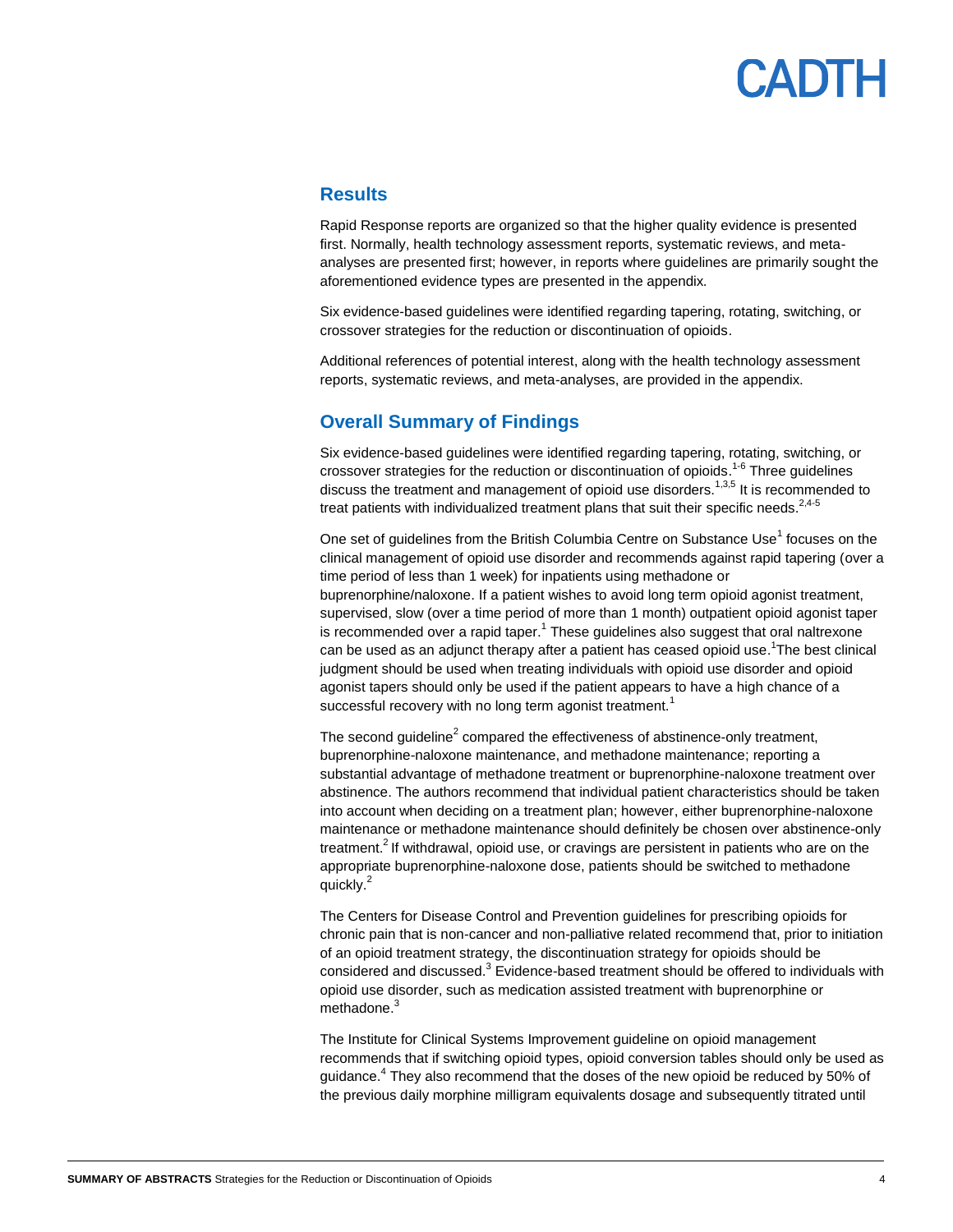analgesia is achieved. $4$  When discontinuing opioids via a tapering strategy, the strategy should be individualized to the specific patient, with the option of additional treatment options and frequent follow up.<sup>4</sup> They additionally recommend that any patients on chronic opioid treatment should be offered the option to initiate a tapering strategy for their opioid use every six months.<sup>4</sup>

For initiation of methadone with the intention of switching from another opioid, the individual patient should be closely monitored and the treatment plan should be individualized based on the patient's treatment indication.<sup>5</sup> The guideline also recommends that when methadone is introduced, it should be initiated at low dose and titrated slowly.<sup>5</sup>

Finally, the Agency for Healthcare Research and Quality guideline for pain treatment using opioids in injured workers recommends that, in most cases, it is advised to taper off opioids entirely.<sup>6</sup> For workers not on a chronic high opioid dose who are in a community setting, a gradual taper of approximately 10% per week is recommended.<sup>6</sup> Although not a requirement, the availability and addition of adjuvant therapies such as psychological treatment and cognitive behavioural therapy may be helpful in tapering.<sup>6</sup> In an intensive setting (either for patients who failed tapering in a community setting or for those who are at a high risk of failure), a pain management specialist, structured intensive multidisciplinary program (SIMP) provider, or addiction medicine specialist should be consulted.<sup>6</sup>

### **References Summarized**

### Guidelines and Recommendations

- 1. A guideline for the clinical management of opioid use disorder [Internet]. Vancouver (BC): British Columbia Centre on Substance Use; 2017 [cited 2017 Apr 03]. Available from[: http://www2.gov.bc.ca/assets/gov/health/practitioner-pro/bc](http://www2.gov.bc.ca/assets/gov/health/practitioner-pro/bc-guidelines/bc_oud_guidelines.pdf)[guidelines/bc\\_oud\\_guidelines.pdf](http://www2.gov.bc.ca/assets/gov/health/practitioner-pro/bc-guidelines/bc_oud_guidelines.pdf) *See: Summary of Recommendations, pages 12-13 Expert guideline, page 33*
- 2. Srivastava A, Kahan M, Nader M. Primary care management of opioid use disorders: Abstinence, methadone, or buprenorphine-naloxone? Can Fam Physician. 2017 Mar;63(3):200-5. [PubMed: PM28292795](http://www.ncbi.nlm.nih.gov/pubmed/28292795)
- 3. Dowell D, Haegerich TM, Chou R. CDC guideline for prescribing opioids for chronic pain--United States, 2016. JAMA. 2016 Apr 19;315(15):1624-45. [PubMed: PM26977696](http://www.ncbi.nlm.nih.gov/pubmed/26977696)
- 4. Pain: assessment, non-opioid treatment approaches and opioid management [Internet]. Bloomington (MN): ICSI; 2016 [cited 2017 Apr 03]. Available from: https://www.icsi.org/guidelines\_more/catalog\_guidelines\_and\_more/catalog\_guideline [s/catalog\\_neurological\\_guidelines/pain/](https://www.icsi.org/guidelines__more/catalog_guidelines_and_more/catalog_guidelines/catalog_neurological_guidelines/pain/)
	- *See: 13.7 Opioid Rotation and Conversion 13.10. Offer Discontinuation of Opioids or Taper at Intervals of Six Months, pages 77-80*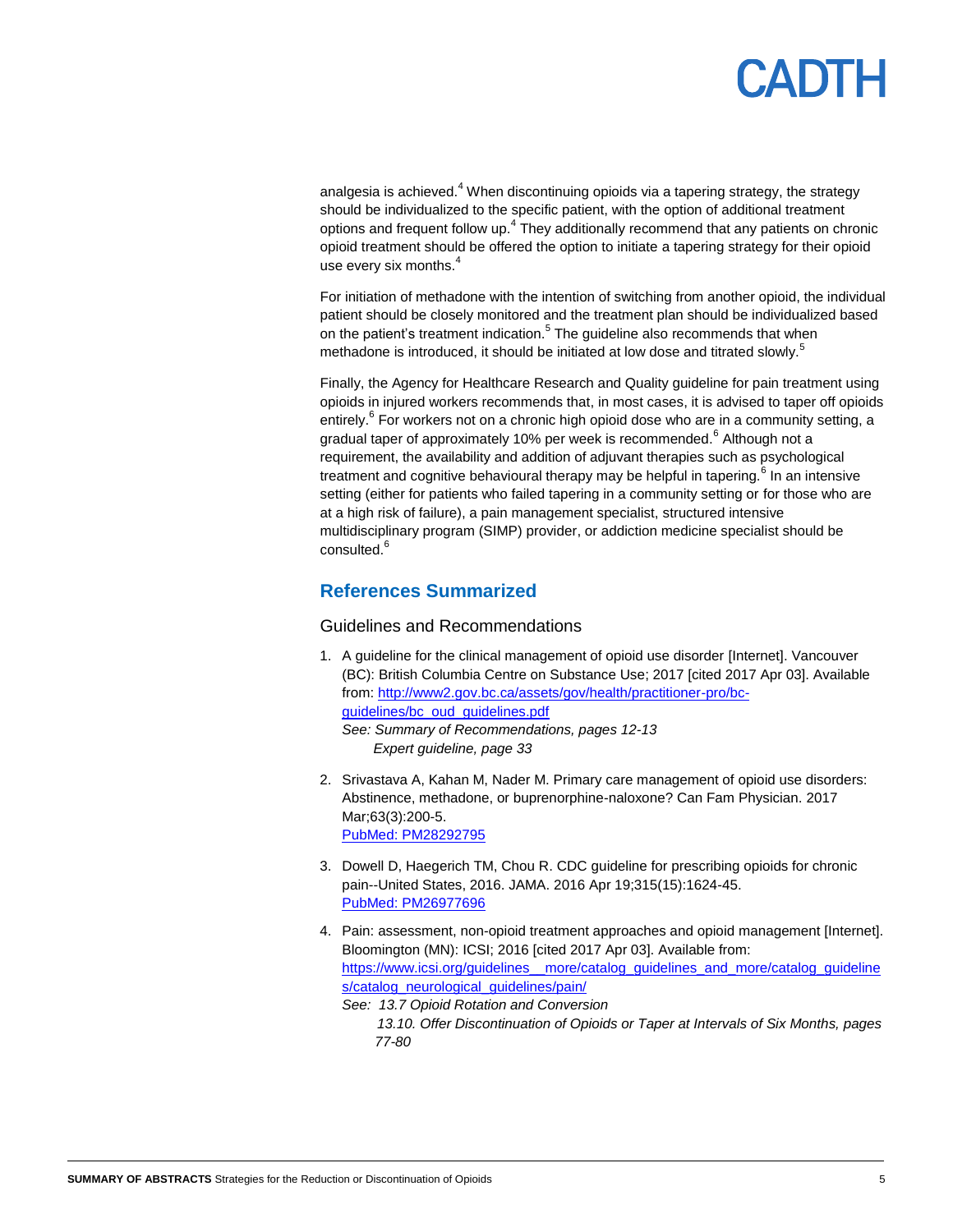### **CADTH**

5. National Guideline Clearinghouse [Internet]. Methadone safety: a clinical practice guideline from the American Pain Society and College on Problems of Drug Dependence, in collaboration with the Heart Rhythm Society. Rockville (MD): Agency for Healthcare and Research Quality (AHRQ); 2014 [cited 2017 Apr 03]. Summary available from: <https://www.guideline.gov/summaries/summary/49245>

*See: Initiation of methadone*

6. Guideline for prescribing opioids to treat pain in injured workers. In: National Guideline Clearinghouse [Internet]. Rockville (MD): Agency for Healthcare and Research Quality (AHRQ); 2013 [cited 2017 Apr 03]. Summary available from: [https://www.guideline.gov/summaries/summary/43745/guideline-for-prescribing-opioids](https://www.guideline.gov/summaries/summary/43745/guideline-for-prescribing-opioids-to-treat-pain-in-injured-workers?q=opioid)[to-treat-pain-in-injured-workers?q=opioid](https://www.guideline.gov/summaries/summary/43745/guideline-for-prescribing-opioids-to-treat-pain-in-injured-workers?q=opioid) *See: Discontinuing COT, page 6*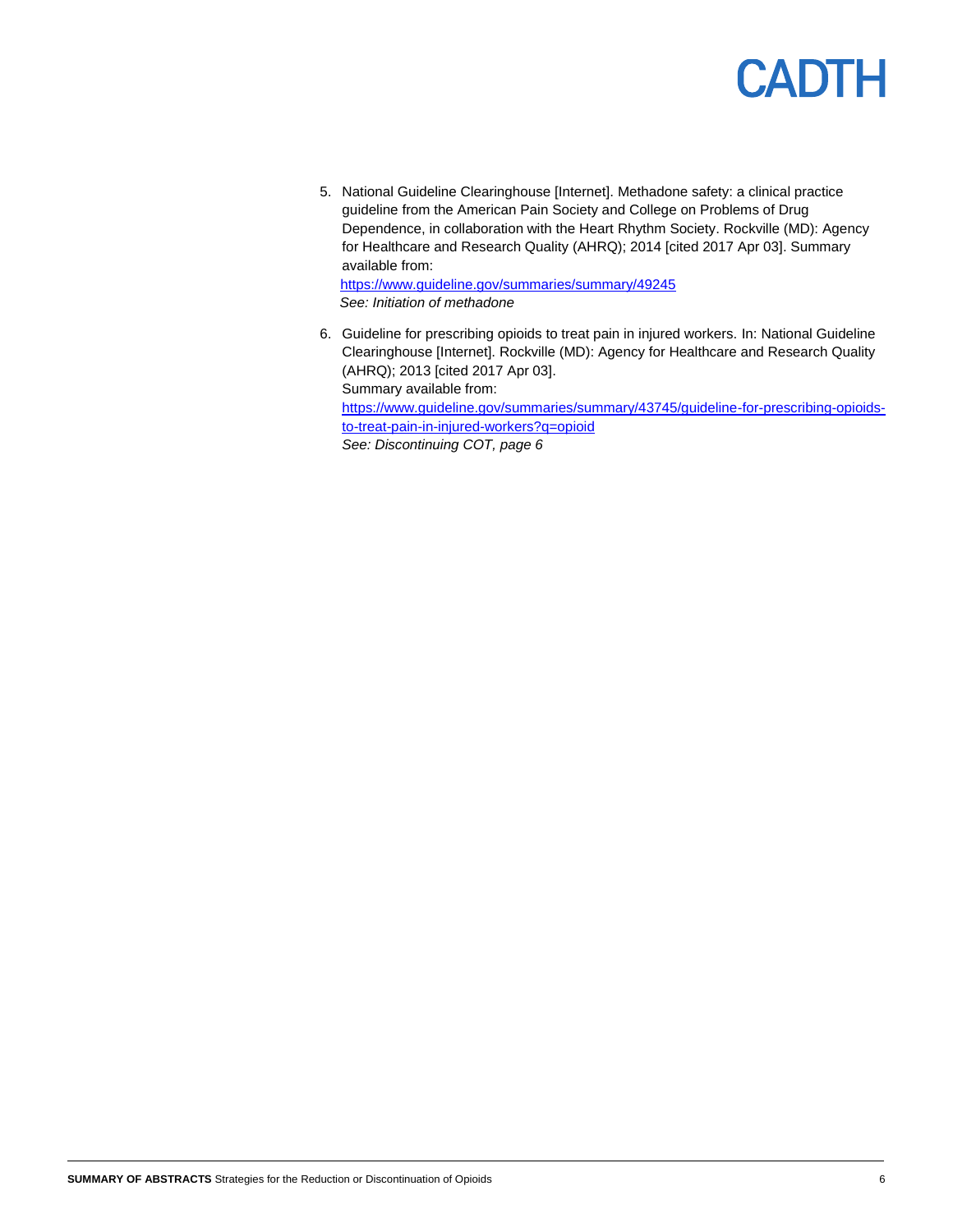### CADTH

### **Appendix — Further Information**

### Previous CADTH Reports

- 7. Buprenorphine/naloxone versus methadone for the treatment of opioid dependence: a review of comparative clinical effectiveness, cost-effectiveness and guidelines [Internet]. Ottawa (ON): CADTH; 2016 [cited 2017 Apr 03]. Available from: [https://www.cadth.ca/buprenorphinenaloxone-versus-methadone-treatment-opioid](https://www.cadth.ca/buprenorphinenaloxone-versus-methadone-treatment-opioid-dependence-review-comparative-clinical)[dependence-review-comparative-clinical](https://www.cadth.ca/buprenorphinenaloxone-versus-methadone-treatment-opioid-dependence-review-comparative-clinical)
- 8. Suboxone versus methadone for the detoxification of patients addicted to prescription opioids: a review of comparative clinical effectiveness, safety, and guidelines [Internet]. Ottawa (ON): CADTH; 2014 [cited 2017 Apr 03]. Available from: [https://www.cadth.ca/suboxone-versus-methadone-detoxification-patients-addicted](https://www.cadth.ca/suboxone-versus-methadone-detoxification-patients-addicted-prescription-opioids-review-comparative)[prescription-opioids-review-comparative](https://www.cadth.ca/suboxone-versus-methadone-detoxification-patients-addicted-prescription-opioids-review-comparative)

### Systematic Reviews and Meta-analyses

- 9. Dervan LA, Yaghmai B, Watson RS, Wolf FM. The use of methadone to facilitate opioid weaning in pediatric critical care patients: a systematic review of the literature and meta-analysis. Paediatr Anaesth. 2017 Mar;27(3):228-39. [PubMed: PM28109052](http://www.ncbi.nlm.nih.gov/pubmed/28109052)
- 10. Gowing L, Ali R, White JM, Mbewe D. Buprenorphine for managing opioid withdrawal. Cochrane Database Syst Rev. 2017 Feb 21;2:CD002025, 2017 02 21. [PubMed: PM28220474](http://www.ncbi.nlm.nih.gov/pubmed/28220474)
- 11. Gowing L, Farrell M, Ali R, White JM. Alpha2-adrenergic agonists for the management of opioid withdrawal. Cochrane Database Syst Rev. 2016 May 3;(5). [PubMed: PM27140827](http://www.ncbi.nlm.nih.gov/pubmed/27140827)
- 12. The effectiveness and risks of long-term opioid treatment of chronic pain. Rockville (MD): Agency for Healthcare and Research Quality (AHRQ); 2014 [cited 2017 Apr 03]. Available from: [https://effectivehealthcare.ahrq.gov/search-for-guides-reviews-and](https://effectivehealthcare.ahrq.gov/search-for-guides-reviews-and-reports/?pageaction=displayproduct&productid=1988)[reports/?pageaction=displayproduct&productid=1988](https://effectivehealthcare.ahrq.gov/search-for-guides-reviews-and-reports/?pageaction=displayproduct&productid=1988) *See: Key Question 3. Dosing Strategies*
- 13. Amato L, Davoli M, Minozzi S, Ferroni E, Ali R, Ferri M. Methadone at tapered doses for the management of opioid withdrawal. Cochrane Database Syst Rev. 2013 Feb 28;(2). [PubMed: PM23450540](http://www.ncbi.nlm.nih.gov/pubmed/23450540)
- 14. Best practices in tapering methods in patients undergoing opioid therapy. Advances Pharmacol Pharm. 2013;1(2):42-57. Abstract available: [http://www.hrpub.org/journals/article\\_info.php?aid=446](http://www.hrpub.org/journals/article_info.php?aid=446)

### *Alternate Comparator*

15. Zedler BK, Mann AL, Kim MM, Amick HR, Joyce AR, Murrelle EL, et al. Buprenorphine compared with methadone to treat pregnant women with opioid use disorder: a systematic review and meta-analysis of safety in the mother, fetus and child. Addiction. 2016 Dec;111(12):2115-28. [PubMed: PM27223595](http://www.ncbi.nlm.nih.gov/pubmed/27223595)

#### *Alternate Interventions*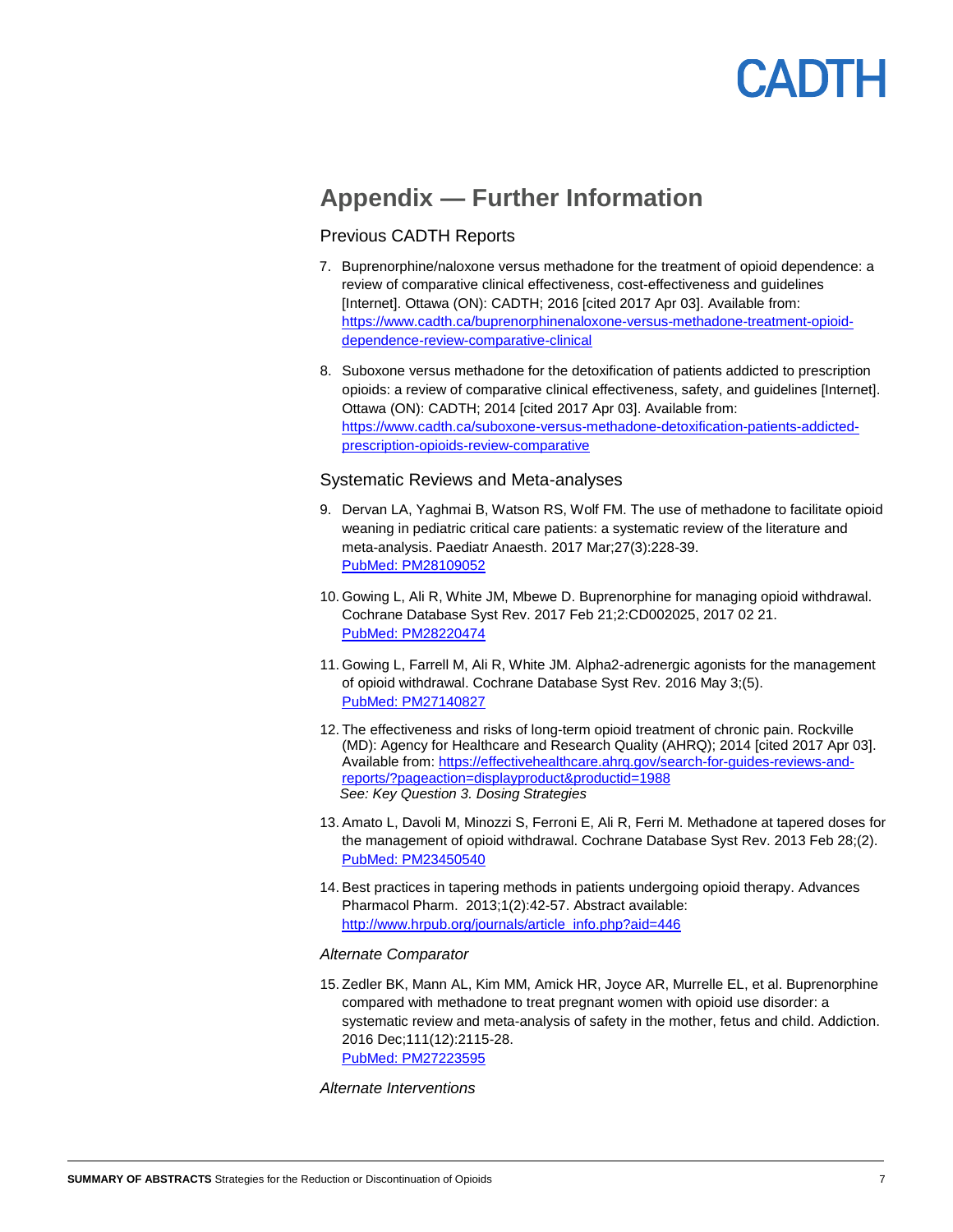### CADTH

- 16. Dugosh K, Abraham A, Seymour B, McLoyd K, Chalk M, Festinger D. A systematic review on the use of psychosocial interventions in conjunction with medications for the treatment of opioid addiction. J Addict Med. 2016 Mar;10(2):93-103. [PubMed: PM26808307](http://www.ncbi.nlm.nih.gov/pubmed/26808307)
- 17. Nielsen S, Larance B, Degenhardt L, Gowing L, Kehler C, Lintzeris N. Opioid agonist treatment for pharmaceutical opioid dependent people. Cochrane Database Syst Rev. 2016 May 9;(5). [PubMed: PM27157143](http://www.ncbi.nlm.nih.gov/pubmed/27157143)
- 18. Mattick RP, Breen C, Kimber J, Davoli M. Buprenorphine maintenance versus placebo or methadone maintenance for opioid dependence. Cochrane Database Syst Rev. 2014 Feb 6;(2). [PubMed: PM24500948](http://www.ncbi.nlm.nih.gov/pubmed/24500948)
- 19. Minozzi S, Amato L, Bellisario C, Davoli M. Maintenance treatments for opiate dependent adolescents. Cochrane Database Syst Rev. 2014 Jun 24;(6). [PubMed: PM24957634](http://www.ncbi.nlm.nih.gov/pubmed/24957634)
- 20. Minozzi S, Amato L, Bellisario C, Davoli M. Detoxification treatments for opiate dependent adolescents. Cochrane Database Syst Rev. 2014 Apr 29;(4). [PubMed: PM24777492](http://www.ncbi.nlm.nih.gov/pubmed/24777492)
- 21. Ferri M, Minozzi S, Bo A, Amato L. Slow-release oral morphine as maintenance therapy for opioid dependence. Cochrane Database Syst Rev. 2013 Jun 5;(6). [PubMed: PM23740540](http://www.ncbi.nlm.nih.gov/pubmed/23740540)
- 22. Minozzi S, Amato L, Bellisario C, Ferri M, Davoli M. Maintenance agonist treatments for opiate-dependent pregnant women. Cochrane Database Syst Rev. 2013 Dec 23;(12). [PubMed: PM24366859](http://www.ncbi.nlm.nih.gov/pubmed/24366859)
- 23. Windmill J, Fisher E, Eccleston C, Derry S, Stannard C, Knaggs R, et al. Interventions for the reduction of prescribed opioid use in chronic non-cancer pain. Cochrane Database Syst Rev. 2013 Sep 1;(9). [PubMed: PM23996347](http://www.ncbi.nlm.nih.gov/pubmed/23996347)

### *Alternate Outcomes*

24. Bawor M, Dennis BB, Bhalerao A, Plater C, Worster A, Varenbut M, et al. Sex differences in outcomes of methadone maintenance treatment for opioid use disorder: a systematic review and meta-analysis. CMAJ Open. 2015 Jul;3(3):E344-E351. [PubMed: PM26457294](http://www.ncbi.nlm.nih.gov/pubmed/26457294)

### Clinical Practice Guidelines – Uncertain Methodology

- 25. D.11 Practice policy Opioid reduction policy. In: Prescribing drugs of dependence in general practice, Part A [Internet]. Melbourne, Australia: The Royal Australian College of General Practitioners; 2015 [cited 2017 Apr 03]. Available from: [http://www.racgp.org.au/your-practice/guidelines/drugs-of-dependence-a/appendix-d](http://www.racgp.org.au/your-practice/guidelines/drugs-of-dependence-a/appendix-d-example-practice-policies/d11-practice-policy-%E2%80%93-opioid-reduction-policy/)[example-practice-policies/d11-practice-policy-%E2%80%93-opioid-reduction-policy/](http://www.racgp.org.au/your-practice/guidelines/drugs-of-dependence-a/appendix-d-example-practice-policies/d11-practice-policy-%E2%80%93-opioid-reduction-policy/)
- 26. Methadone and buprenorphine: clinical practice guideline for opioid use disorder [Internet]. Vancouver (BC): College of Physicians and Surgeons of British Columbia; 2016 (updated 2017) [cited 2017 Apr 03][. https://www.cpsbc.ca/files/pdf/MBMT-Clinical-](https://www.cpsbc.ca/files/pdf/MBMT-Clinical-Practice-Guideline.pdf)